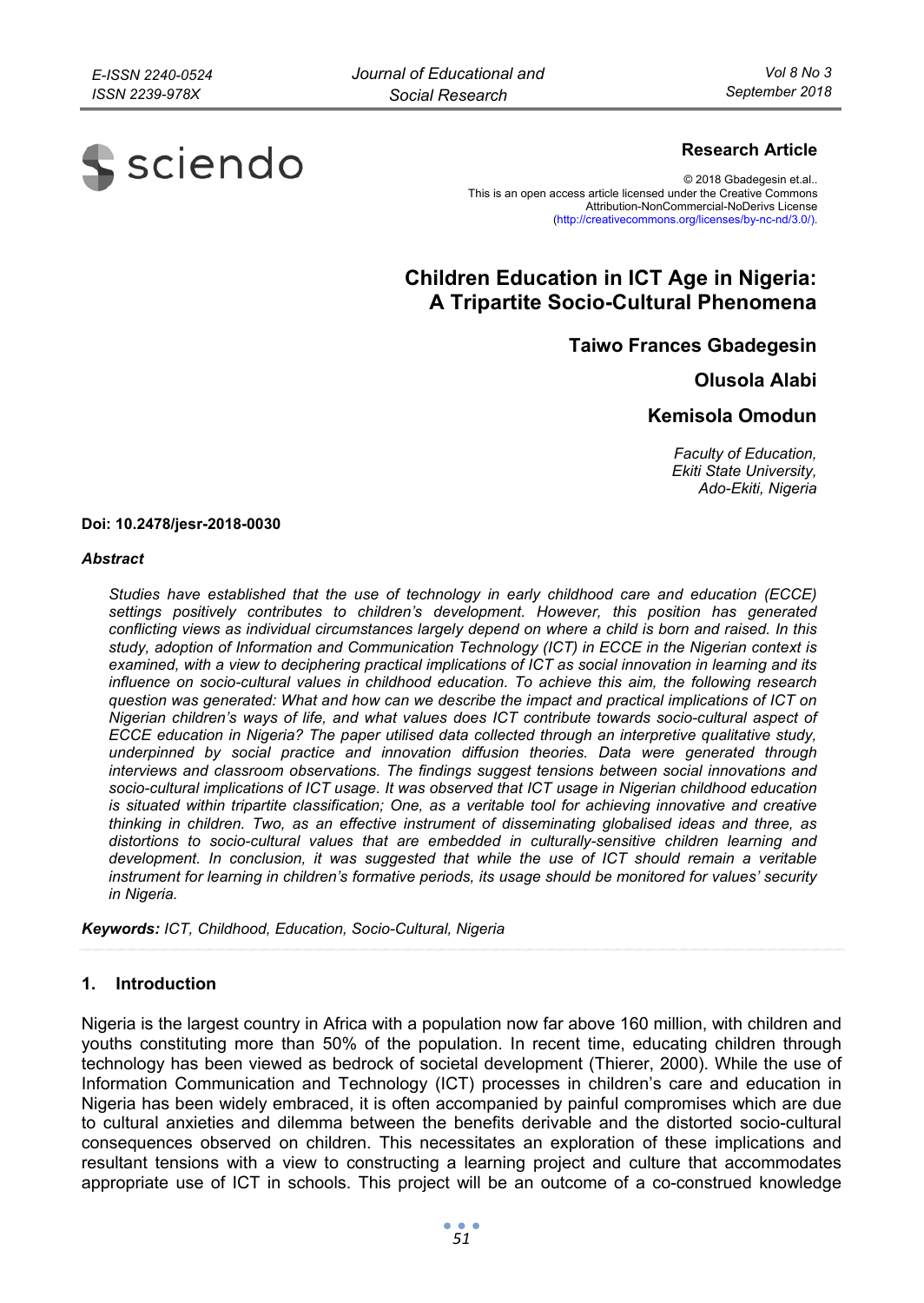from early childhood practitioners.

 Studies have established that the use of technology in early childhood settings involves the application of tools and materials to enhance children's learning and development, interactions, communication and collaboration (Bowcutt, 2013). Gentry (2012) in Bowcutt (2013) states:

*As technology increasingly finds its way into mainstream culture, the types and uses of technology in early childhood programs have also expanded dramatically to include computers, tablets, ebooks, mobile devices, handheld gaming devices, digital cameras and video camcorders, electronic toys, multimedia players for music and videos, digital audio recorders, interactive whiteboards, software applications, the Internet, streaming media, and more (Gentry, 2012: 1).* 

As a result of an increase in knowledge and awareness of ICT, there has been a corresponding proliferation of technological gadgets for children's use at home and school. It is important to note that global ideals on child rearing are usually transmitted through these gadgets. Moreover, the dominant discourse on the use of computers, I-pad, screens, projectors and web services in the Nigerian ECCE provision is centered on the need to improve quality standards and achieve international comparative advantage. Thus, stakeholders in Nigerian ECCE seem to perceive the adoption of ICT in nursery classes as instructional materials that ensure that educational programme for children is at par with global trend. Extant literature in Africa in this context sheds light on the state of art on education and use of ICT (Aduwa-Ogiegbaen and Iyamu, 2005; Okebukola, 1997; Agyeman, 2007; Pudaruth and Bahadoor, 2011). However, study conducted by Aduwa-Ogiegbaen and Iyamu (2005) on the influence of ICT on education in Nigeria, recommends that though there is no doubt that modern life is dominated by technology, what is wrong with education cannot be fixed with technology. A number of challenges militating against the use of ICT were identified, which include: lack of fund to procure necessary infrastructure, high cost of computer hardware and software, lack of human skills and knowledge in ICT, and lack of relevant software appropriate and culturally suitable to Nigeria.

It is important to reflect on Okebukola's (1997) position that ICT policy proposition in 1998 in secondary and primary schools was alien to Nigerian educational system and that maintaining the traditional system of chalk and blackboard was imperative for maintaining a good standard of quality education as at then. It was reasoned that the incorporation of technological infrastructure in classroom learning could be appropriated and introduced gradually through a piecemeal approach. In the 90s, the era of the then proposed policy on ICT, some number of schools were used to pilot ICT project plan, unfortunately, there was no substantial outcome from the exercise. The inability of the proposed plan to reach the light of the day constitutes the major point of Aduwa-Ogiegbaen and Iyamu (2005) critique;

#### *"That mediocrity, corruption in high places, misplaced priority, and consumer culture within the political power in Nigeria battered economy and the educational system".*

In the survey of ICT usage conducted in Africa by Agyeman (2007), it was reported that the Federal Republic of Nigeria has no specific policy for ICT in education. The major obstacle was attributed to the lack of electric power supply and telecommunications infrastructure in substantial parts of the country. In other words, there is low range of coverage of communication with some parts of the country being completely neglected. Worse still, the existing power station of mobile telephone are powered with the use of generating plant, thus accounting for high cost of running expenses. Pudaruth and Bahadoor (2011) investigated how education in pre-primary and primary is conducted and the positive impact of ICT in Mauritius. It was opined that while ICT tends to offer a positive impact on children in pre-primary levels, it also has a tendency to affect children's social adjustment to immediate environment. Likewise, Nigeria early childhood settings are still struggling with how to utilize ICT gadgets in mediating between cherished cultural heritage and global ideals. However, there are gaps in extant literature on the negative effect of ICT in Africa childhood education. There is a clear divide in Global South and North availability and usage of ICT in early years settings (Graham, 2002) which requires contextual understanding and analysis. However, beyond this North-South divide, the underlying influences and impact of ICT in learning and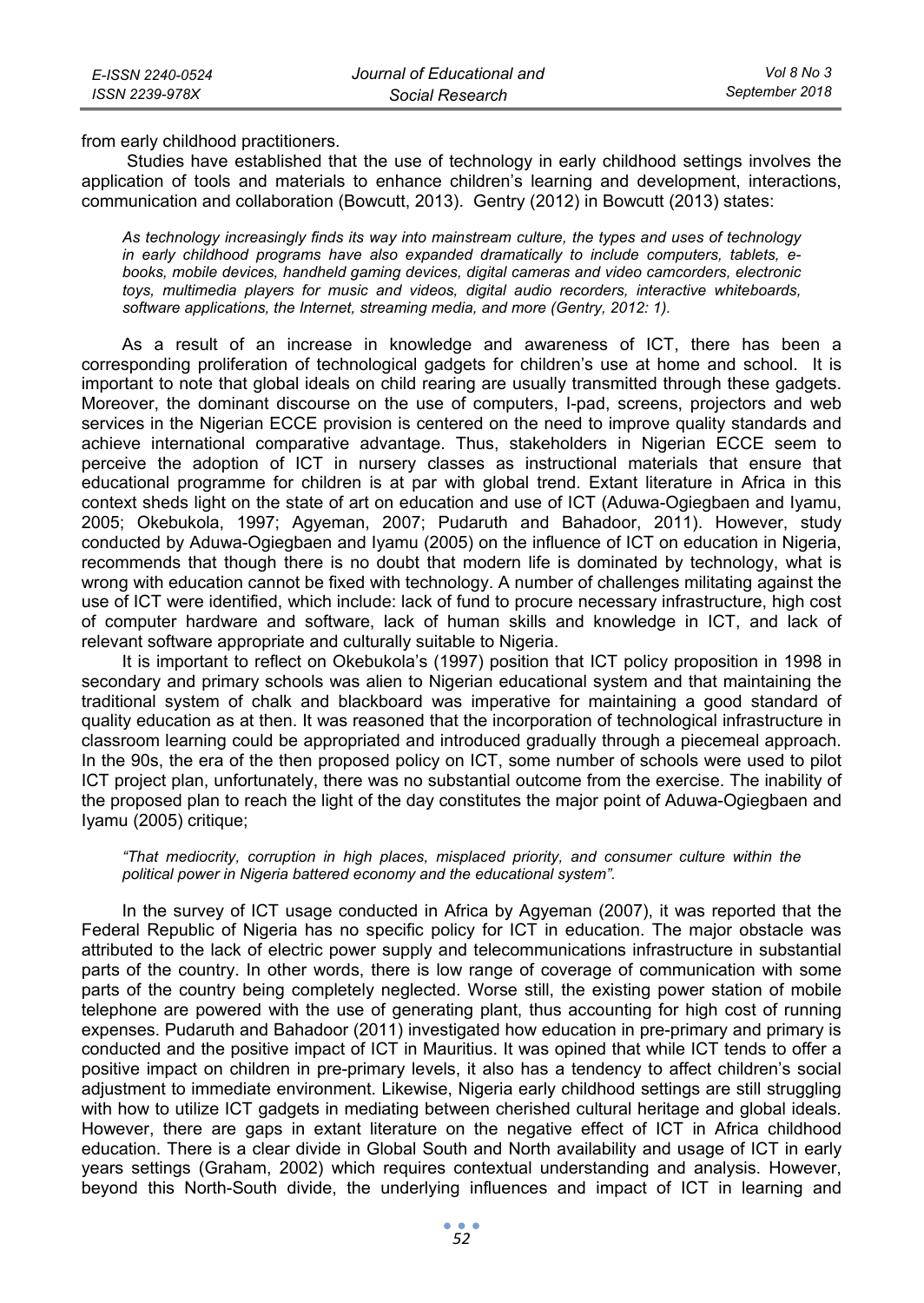| E-ISSN 2240-0524 | Journal of Educational and | Vol 8 No 3     |
|------------------|----------------------------|----------------|
| ISSN 2239-978X   | Social Research            | September 2018 |

development are contestable and requires a democratic approach to unveiling tensions and agreement between societal values and ICT usage in early childhood settings.

Studies on ICT in Africa and Nigeria specifically abound with emphasis on positive contribution (Mac-Ikemenjima, 2003; 2005). Government and non-governmental level of involvement in ICT-aided education in Africa varies from one country to another in partnership with International Development partners (IDPs) and private organizations in the formulation of appropriate policy (Hennessy, et.al, 2010). Consequently, this study explores ECCE stakeholders' understanding of ICT use as social innovations in children's learning in Nigeria.

### **2. Theoretical Underpinning and Literature Review**

### *2.1 Social Practice Theory (SPT)*

Approaching the tensions and benefits of ICT usage in learning process from the perspective of social practice theory (SPT) indicates different levels of application in the context of behavioural change in an individual. SPT, according to Bourdieu (1990), expresses the emergence of actual personalities of an individual from an exposure to a procedure and circumstances they have experienced overtime; including the ways of seeing the world, ways of talking, thinking and feeling. This is in agreement with the general opinion that character is contagious. A child often acts, based on the environment and society where he or she is brought up. This theoretical stance perceives an emergence of children's new perspectives about their world due to their exposure to ICT. Bourdieu (1990) further illustrated the influencing roles of the society on individual's way of life. This suggests that as society embraces new innovations and advances, learning becomes more sophisticated and children respond accordingly. Related studies by Reckwitz (2002), Lee and Macdonald (2009) suggest the usefulness of SPT as a premise for the description of human 'practices' (ways of doing, 'routinized behaviour', habits) and inter-connected elements such as physical and mental activities, norms, meanings, technology use and knowledge. Undoubtedly, non-human actors such as technological gadgets have a way of influencing children in their formative stage of life.

In Holman and Borgstrom's (2015) study on social practice theory in the health-related behaviour, it was opined that, the behaviour observed within clinical management are viewed not as acts of choice but as actions and practices situated within a larger sociocultural context. Because SPT describes social order as rooted in everyday practices, this provides a theoretical underpinning to justify the fact that children's behaviour is the manifestation of their interactions and exposure at early ages of life.

Lamb (2012) argues the usefulness of technology in bringing about improvement in language learning among rural learners in rural Indonesia. The author avers that language learning outcomes are reflections of agencies and social system that surround learners. Likewise, Southerton et al. (2012) study on a comparative analysis of reading in France, Norway, the Netherlands, the UK and the USA, using time diary data on the practices of reading frown against the notion that decline in reading culture among children and adults is as a result of technological advancement. This suggests that an attempt to generalise the negative side effect of ICT on behaviour has no sufficient evidence to reckon with. Hargreaves (2011) posits that SPT offers up a sufficient opportunity for behavioural change, over and above individuals' attitudes or values, using an ethnographic case study- nine months of participant observation and 38 semi-structured interviews. It was concluded that the benefits and shortcomings of a practice-based approach to technology use are rooted in the social interactions and power relations in the performance of such practices. Borrowing from the opinion of Shove (2010) as cited by Morris et al. (2012), SPT is embedded within three elements model which incorporate materials, meanings and procedure. Figure 1 presents the simple framework: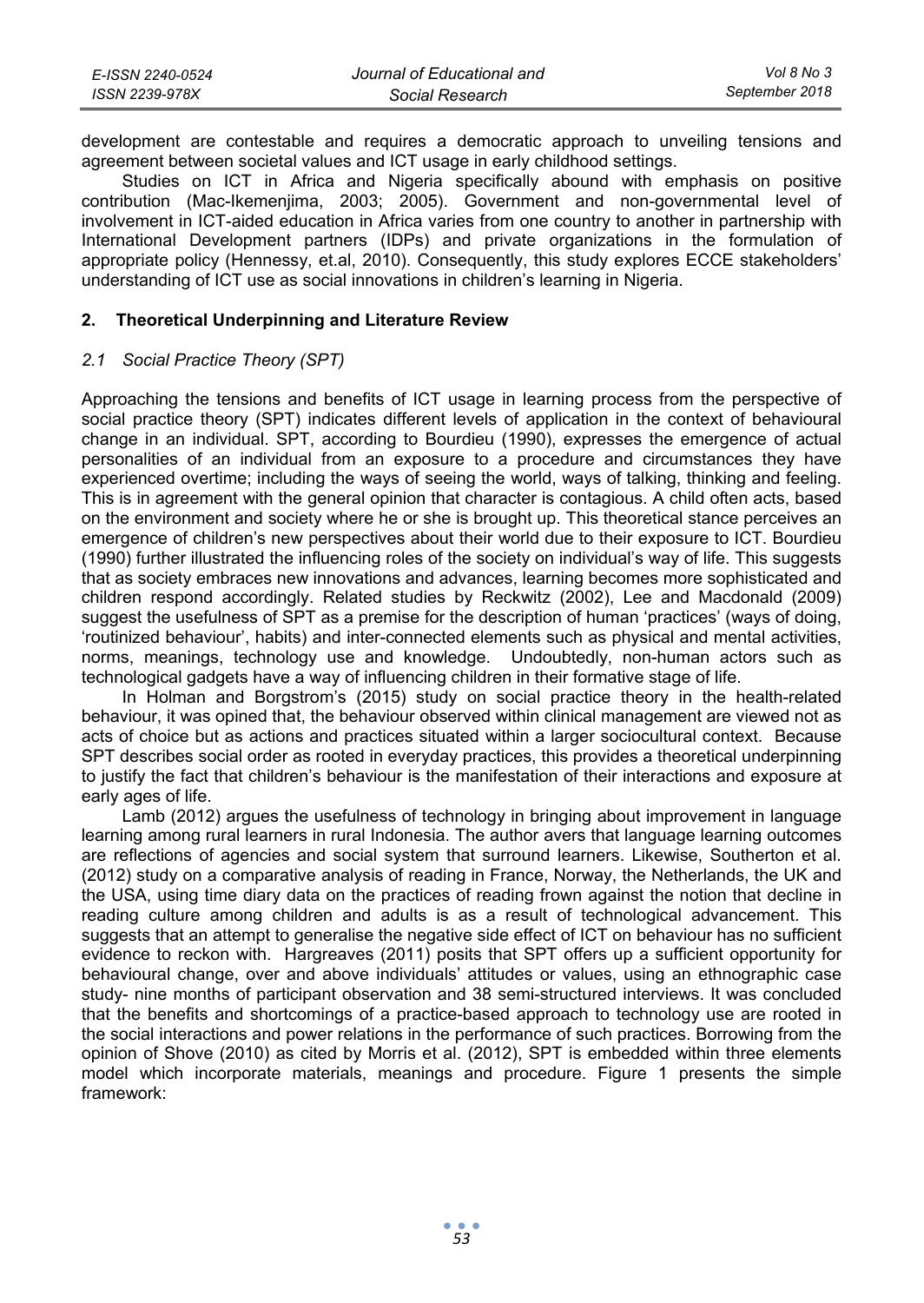

**Figure 1:** Three Elements Framework of SPT- Shove (2010) **Source:** Morris et al. (2012)

Implicit in Figure 1 are three elements; *material* (the object and information captioned in the technology). *Meanings* (internalisation or conveyance of the information and image captioned from the technological gadgets) and *procedure* (manifestation or expression of the message derivable from the communication via a technology instrument.). This approach was confirmed by Morris's et al (2012) assertion that SPT is a veritable theoretical position in the evaluation of human behaviour, particularly in the context of technology use during formative state of life.

In relation to the use of ICT in the Nigerian childhood education, children in cities today often behave or act in accordance to what they observe through contacts with ICT and social media. Hence, how profitable are these outcomes? Findings in this study comprise extracts from parents and teachers' narratives.

# *2.2 Innovation Diffusion Theory*

Morris et al. (2012) and Rogers (2003) opine that innovation diffusion theory is much more concerned with adoption of behavioural attitudes that emanated in form of innovative ideas. This is described as a process of disseminating an idea through a medium from a technology source to the adopter. According to Roger (2003) innovative behaviour is acquired and utilised through technology use if the information derived is situated with the context of relative advantage, compatibility with the current needs, not difficult to adopt, visibly appropriate and convenient to experiment with useful result. It also important to state that the diffusion of idea is not in isolation. It is achieved through a network or social interactions. In Nigeria parlance, especially among children and youths, pieces of information are rapidly shared through Facebook, Twitter and other social media. Children are not left out in this, they get information through mobile phones, televisions and satellite.

Applying innovation theory, diffusion of creative ideas emanating from technology use is centred on knowledge, persuasion, decision, implementation and confirmation (Greenhalgh et al. 2004). In essence, an idea is spread across different domains of exposure to ICT, entrenched in societal social and cultural orders. Subsequently, acceptability or otherwise of new ideas through an exposure to technology is established (Aizstrautaa et al, 2015).

Following the exploration of the theories above, it implies that the understanding of technology use in children's learning and subsequent outcomes thereof can be best situated within the sociocultural contexts that materials, meanings and procedures of technology is being used. In this case, a multi-ethnic society of Lagos state, Nigeria. Hence, this study is situated within these theories for empirical investigation. Furthermore, an insight into existing literature on the innovative features, globalisation factors and socio-cultural dilemmas of ICT makes the revelation of the situation clearer in subsequent sections.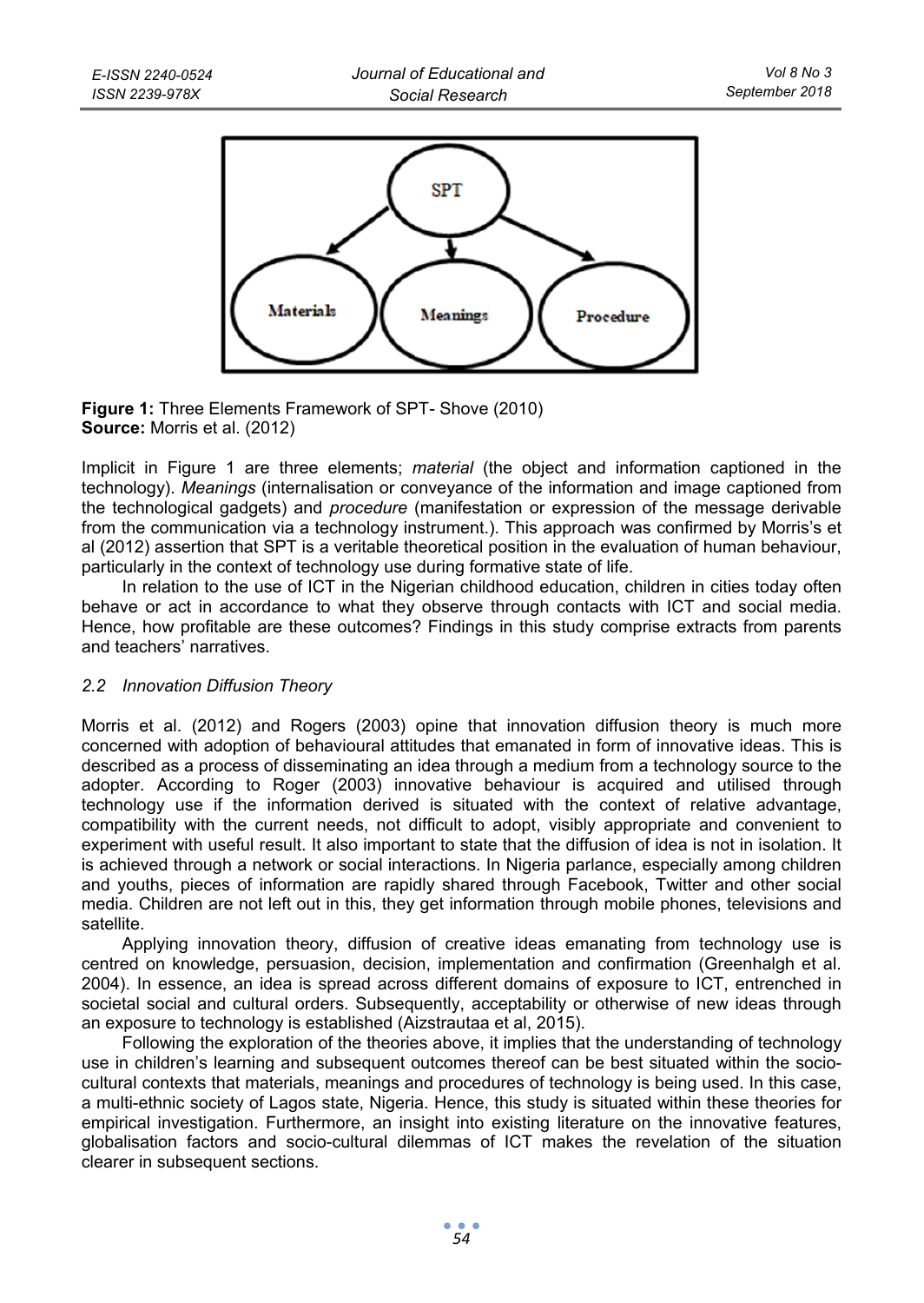### *2.3 ICT: A veritable tool for innovation*

The correlation between innovation and ICT adoption is often described to be strong and significant in educational and socio-cultural development (Kalaš, 2010; Bolstad, 2004; Ala-Mutual et al., 2008; Redecker, 2008). The study initiated by the UNESCO Institute for Information Technologies in Education (IITE) and conducted by Kalaš (2010) examined the potentials of ICT in ECCE. Having acknowledged the important role of ICT in the 21<sup>st</sup> century, the study adopted a review of literature and interview approach with 17 ECCE centres from nine countries around the world to elicit information on the subject. While the study aimed to develop principles and recommendations for stakeholders in ECCE to harness the benefit of ICT, it also revealed that substantial regions of the world do not have access to a wide coverage of ICT owing to the poor state and low education status of parents.

Bolstad (2004) examined the potentials of ICT in childhood education utilising literature review. It was reported that ICT has a positive effect by establishing that it offers new opportunities and innovation in early childhood education practices. While enumerating the significance of ICT in the quest for innovation, Redecker (2008), posits that ICT is a social computing tool that diffuses innovation in four dimension:

*"Supporting different senses with multimedia visualisations and representations. Supporting*  collaboration with new online production, commenting and networking tools, improving both overall *and individual performance. Supporting differentiation and diversity by supplying teachers with a wide variety of didactical and methodological tools. Empowering learners to personalise their learning process in a supportive environment of mutual assistance, reflection and critique and in*  interaction with their teachers and peers, combining formal, non-formal and informal learning *activities."* 

According to Redecker (2009), experimentation, networking, best practise exchanges, teacher training and support should be encouraged for better diffusion of innovation in educational and socio-cultural development. Ala-Mutual et al. (2008) study explained that ICT is part of new technologies that contributes to the way a person lives, works and interacts because it is a veritable instrument of enhancing learning, teaching and creativity development. Through learning a new idea, innovation and creativity are developed and facilitated, useful for an individual, society and organisations. Indeed, the present demands of the aim of education is social, economic and technological advancement which is built on effective usage of ICT. In a similar approach, Ala-Mutka et al (2008), Punie and Ala-Mutka (2007) examined some latent innovative benefits attached to the use of ICT to include an opportunity for informal learning via online, acquisition of new skills associated with collaboration, networking, reflection, identity formation and digital competence and e-skills.

Koutroumpis et al. (2015) evaluated the gains realised from ICT innovation across Europe and America at varied degree of impact. According to the authors, different sector of the economy benefits differently, for instance, it was reported that sectors like financial services record more investments gains in the UK and Netherlands, manufacturing in Germany, electronics in Finland and substantial venture capital in the US. Spezia's (2011) study assessed the effects of information and communications technologies (ICTs) on firms' capabilities to innovate in a selection of OECD countries. Findings indicated that ICTs act as an enabler of innovation, particularly for product and marketing innovation, in both manufacturing and services.

Innovative benefits of ICT have been the central focus of European Union, EU. For instance, EU (2012) averred that ICT innovation would extend the broad goal of ensuring international cooperation, mutual benefit, standardisation, economic growth, security and collaboration. In the study conducted by Gasser and Palfrey (2007) on the interaction of innovation and ICT- DRMprotected music, Digital ID, and Mashups in the Web services context with the aim to confirm interoperability. The study concluded that "*interoperability*" often supports and promote innovation, however, the interaction between the two is highly *complex and fact-specific.*

Specifically, children are perceived as creative individuals with ability to manipulate objects and machines. The opportunity for innovative capability that technology has endowed on human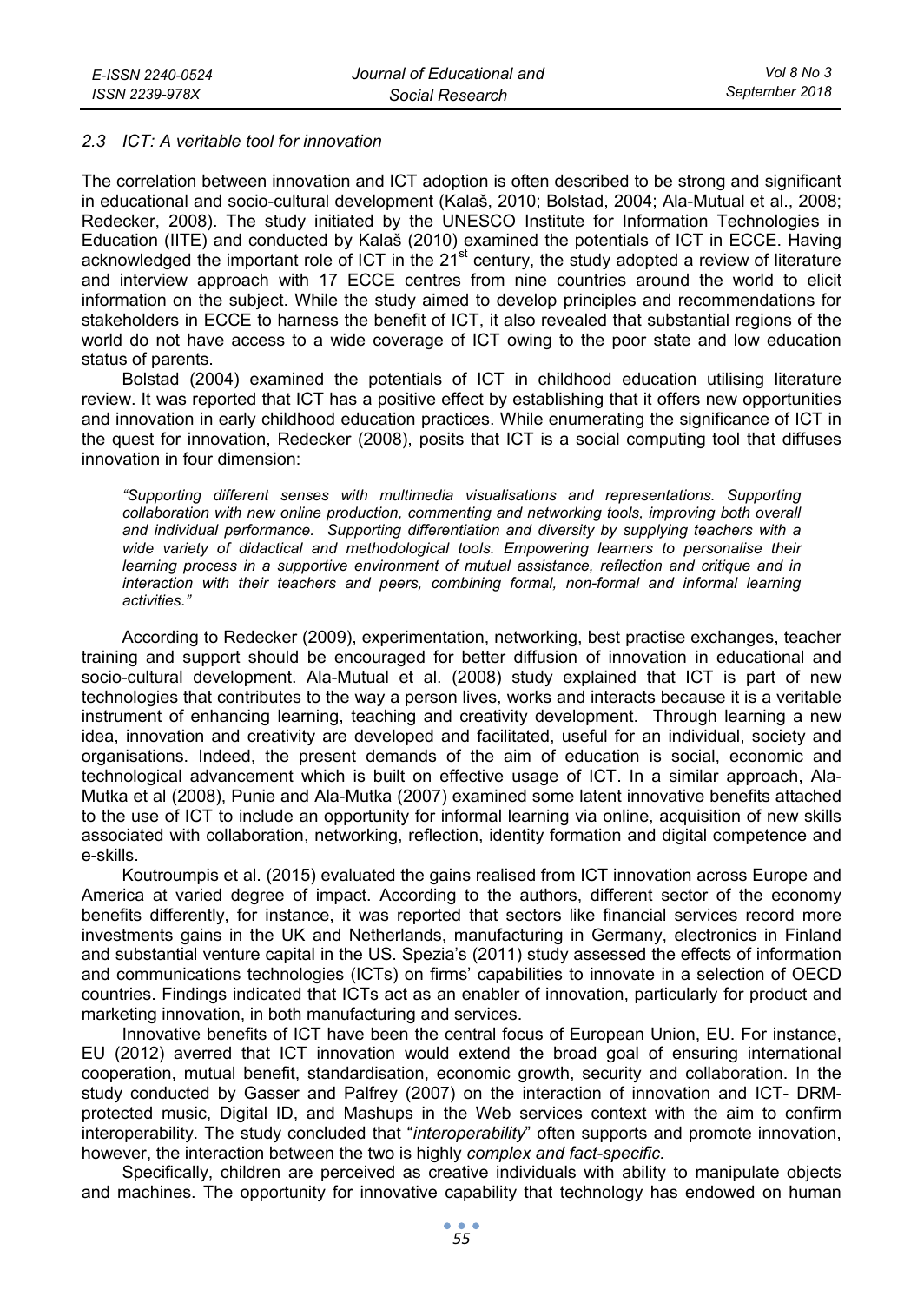| E-ISSN 2240-0524 | Journal of Educational and | Vol 8 No 3     |
|------------------|----------------------------|----------------|
| ISSN 2239-978X   | Social Research            | September 2018 |

actions is usually explored by children and young people at home and schools. It is quite impressive to see children use technology in creative ways. For instance, children can explore interesting games on mobile phones and internet. Technological gadgets appeal to their sense of curiosity to ask pertinent questions that relate to their learning. It can further be used to encourage self-discovery and learning.

### *2.4 Instrument of Globalisation and Cultural Identity*

Global influence cuts across economy, socio-cultural way of life, governance, economy, industrialisation, immigration and technology (Vesajoki, 2002; INCD, 2003; UNEP, 2001; Tomlinson, 2000; 2003). It is imperative to state that society with the aforementioned influences are characterised with hybrid culture which are manifested within the context of comparative advantages derived from the use of ICT (Walsham, 2001; Baughn and Buchanan, 2001; Tomlinson, 2000).

Walsham (2001) used structuration theory to examine three cross-cultural case studies extracted from literature in relation with software teams, technology transfer, and knowledge sharing. It was reported that ICT, though provides a glimpse across culture globally, but fails to encourage homogeneity of culture considering the sensitive nature of diverse culture. Similar to simple homogeneity, is the aspect of imperialism, governance and socio-economic prospects that are constructively associated with globalisation, through the adoption of ICT (Ya'u, 2002; Thomas, 1996; Rodrik, 2001). New knowledge structure and its dissemination across the globe, leading to universalising of experience and assessment are dominant discourses in ICT and globalisation (Ben, Karima, 1999: Bangura, 2001; INCP, 2012; Dahlberg, Moss and Pence, 2007, Hartley, 2002). In spite of the global influence, there are yet distinctive features observed within specific country and critique are found in literature to that effect (Morley, 2000; Palmer, 2004).

Relating this to childhood education, technological advancement and transfers have given children the opportunity to experience global treats. In other words, children are able to relate with distant culture and relationships. Through this, they know what is obtainable outside their contexts and how to advance their learning.

### *2.5 Disasters to socio-cultural values*

Globalization is facilitated with the use of ICT and often portrayed in literature as danger to cultural values (Palmer, 2004). As stated by Palmer (2004), policy makers and other stakeholders are continually sensitive about global cultural homogenization dominated by the American, Western values and lifestyles commonly found in entertainment-industrial sector. This development often ignites debate and controversial expression that, eroding other individual local culture is tantamount to doom of the entire world value, as culture is part of national heritage should be preserved for posterity.

Proliferation of crime has been attributed to the abuse of internet usage (Eluwole et al., 2014, Onah and Nche, 2014). Eluwole et al (2014) examined the impact of ICT on African culture and education and observed among others, detrimental results of cyber-crime and the downgrading effect on educational distinction. A study on moral implication of social media was conducted in Nigeria by Onah and Nche (2014) and found that social media has resulted to moral degeneration in Nigeria. These immoralities manifest in the form of sexual promiscuity, cybercrime, fraud, drug trafficking, indecent dressing and sexual harassment. Abuse of children has equally become a subject of discourse (UN, 2015).While ICT offers positive benefits, it is important to acknowledge the menace of addiction and abuse that takes place in the privacy of children's lives. Clarke (2006) stated that; '*bluejacking',* and *'happy slapping',* an expression of assault*.* According to Clarke (2006), it also includes the phrase *'Am I hot or not?'* and other sorts of offensive language from children. Against this backdrop, the use of internet calls for monitoring.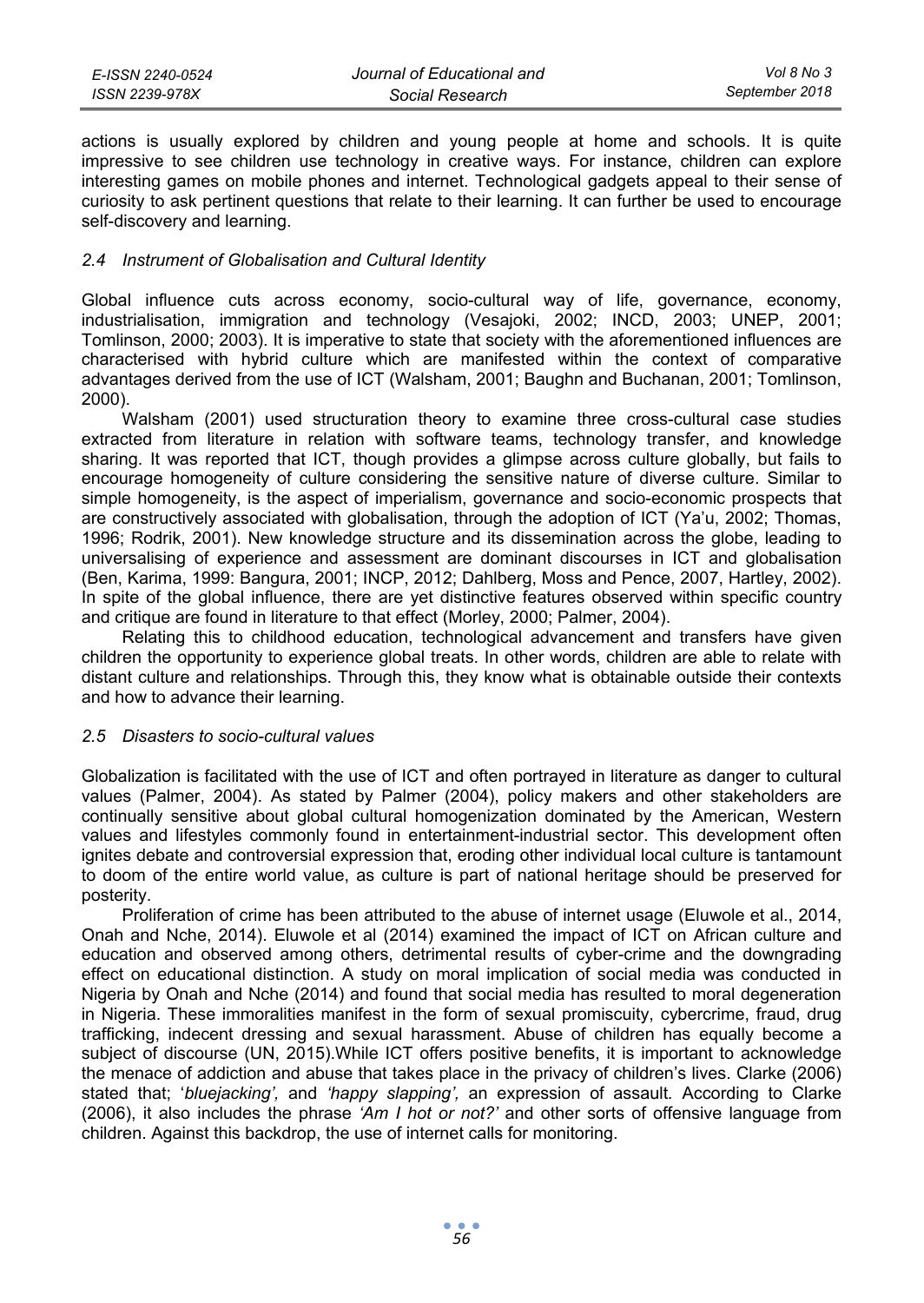### **3. Research Question and Methodology**

This study adopts an interpretative qualitative approach. This was conducted via interviews with ECCE stakeholders in Lagos Nigeria and personal observations of children age between 5- 8 years**.** The justification for the approach is to ensure the trustworthiness of finding through pragmatic steps that involved direct observation and getting a first-hand information from stakeholders in Lagos -the largest city in sub-Sahara Africa, where the use of ICT is more prevalent. It is also important to obtain socially construed meanings on agencies and structures that guides ICT in children's learning.

In achieving this aim, some important questions were raised to solicit information from five parents, eight childhood education practitioners and two policy makers in ECCE in Nigeria. These questions are embedded in two scientific theories discussed above.

As discussed earlier on, social relations in children commence with their interactions with parents and members of the immediate family. It is followed by the advancement to social groups like schools, neighborhood and religious organizations. At these two stages, children are encouraged to form relationships with peers and adults in ways that are deemed culturally appropriate. For instance, socialization goals for children's training involve kinship ties, conformity to rules and learning by direct instruction. However, with the advent of ICT in Nigeria, there appears to be a rapid paradigm shift in children's training. A situation whereby many parents and their wards imbibe the ideas of using sophisticated toys and gadget. Today, many children are observed interacting with telephone, i-phone, mini pads and others, both at home and outside homes that they have little or no time to form relationships within the neighborhood. While parents are caught complaining on the disastrous effect of ICT, some parents on the other hand narrate numbers of benefits often derived. The conflicting views necessitate this research, thus raise the research question:

What and how can we describe the impact and practical implications of ICT on Nigerian children's ways of life, and what values does it contribute towards socio-cultural aspect of children in Nigeria?

### **4. Findings**

To achieve the aim of this study, implicit in the research question: *What and how can we describe the impact and practical implications of ICT on Nigerian children's ways of life, and what value does it contribute towards socio-cultural aspect of children in Nigeria?* This section provides the summary of responses from ECCE stakeholders. Two broad outcomes emanated; the positive or constructive outcomes and the negative or destructive outcomes. The positive outcomes include the innovative ways ICT contributes to the development of children in Nigeria. Extracts of the interview granted on early education stakeholders between July 2015 and December 2015 are presented below:

As much as the positive outcomes of ICT in children's training were widely acknowledged among ECCE stakeholders in Lagos state, it was not without contempt. Thus, it suggests stakeholders' dilemma in a way; the desirable and expedient adoption of ICT in children's learning and the domineering instrument of socio-cultural changes. For instance, Louise, a pre-school teacher admitted;

*"There is now technological advancement and children have access to variety of experiences from different parts of the world".* 

Anne, a parent of a five year old echoed the usefulness of technology by stating;

*"The introduction of technology has made children to be wise and know more than their immediate environment. They already know the extent of the consequence. They can chart a course for their lives. Days have gone when a child will have to be taught everything about life."* 

In a similar view, a teacher resonated: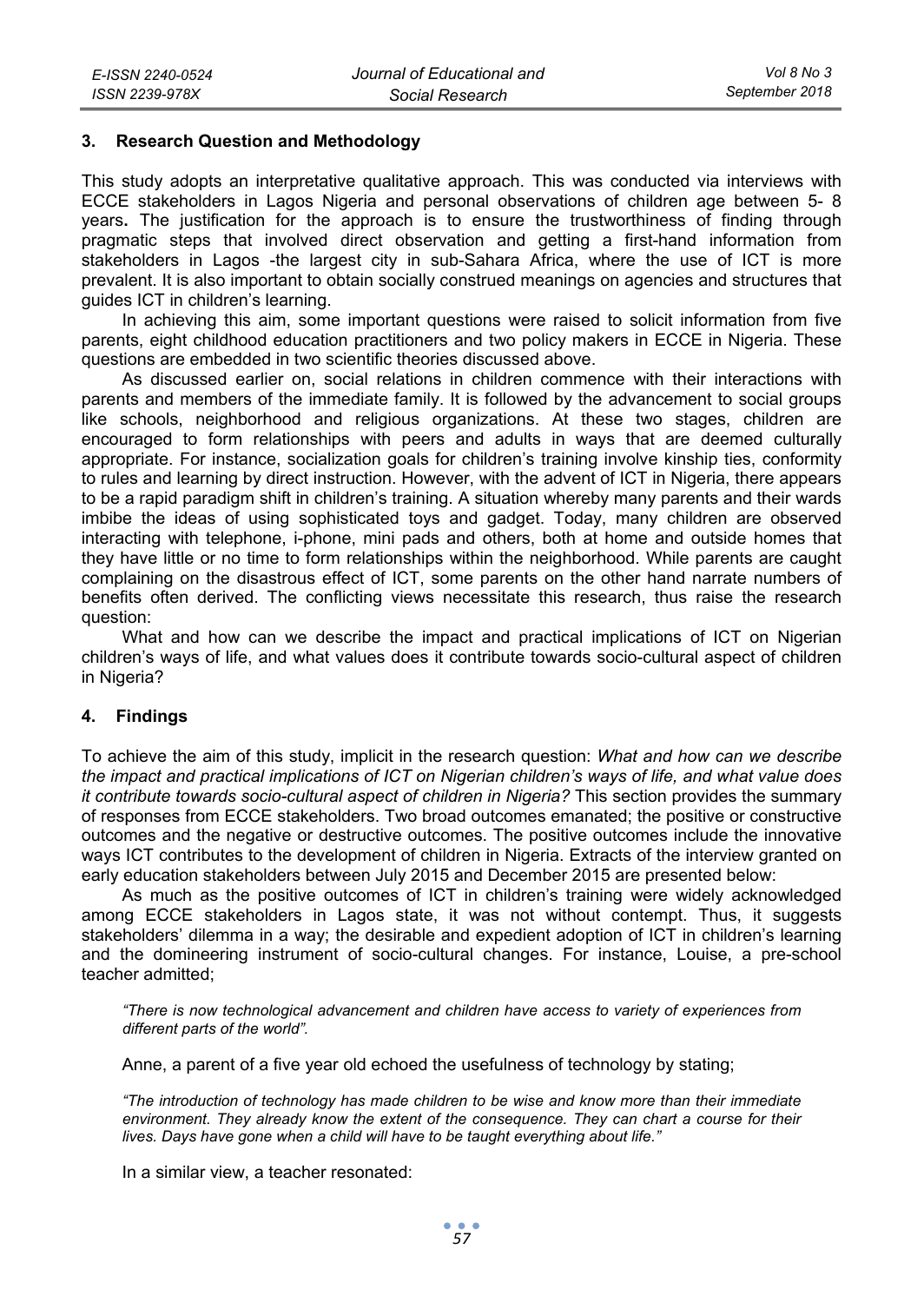| E-ISSN 2240-0524 | Journal of Educational and | Vol 8 No 3     |
|------------------|----------------------------|----------------|
| ISSN 2239-978X   | Social Research            | September 2018 |

*"Pupils are now exposed to media and technology, parks and internet. Through this, children already know what they want to become and are working towards it".* 

As the cases of pornography becomes a common affair in the society, the subject of nudity which has been alien in pre-modern time (Prout, 2005) in Nigerian society has become the order of the day. Onah and Nche (2014) described this as loss of sense of sacredness of human life, indecent dressing and sexual harassment. As regards the cases of cybercrime in Nigeria, Economic and Financial Crime Commission (EFCC) is committed to eradicating this cankerworm. Hassan, et al (2012) attributed the causes of high wave of cybercrime to urbanization, unemployment and weak implementation of cybercrime laws. According to Okonigene and Adekanle (2009), the menace has badly damaged the image of the country and requires urgent policy step to combat the situation.

Cyber terrorism, militant grouping and suicide killing in Nigeria cannot be discussed outside the challenges of the emerging ICT. For instance Nigeria Watch (2014) documented the record of death caused by violence in Nigeria as shown in Figure 2. The death toll is not far from the use of technology by the underage fighters, romanced and brainwashed into militant groups like Boko Haram and Niger-Delta groups. Figure 2 presents the rising death toll occurred through violence in Nigeria between 2006 and 2014.





Moreover, with the evolvement of an endangered society, ECCE stakeholders perceived that the adoption of ICT might not actually achieve what it is intended to achieve. While technology use has produced an active learner in a way, it is not without a corresponding influence on some cherished societal values. Adelaide, a teacher stated;

*"If we are not careful, our values will go into extinction. There is no more respect. Technology is in*  vogue now. Tell me, what will primary school pupil be doing with a phone in the school *environment? Who is he calling?"* 

In like manner, Janet, a parent commented thus;

*"Technology is very good, but as good as it, it is affecting children's loyalty to parents. Some of the things they watch, see on the internet, etc. even if they do not go out, the handset they hold will teach them many things right inside the home. For instance, I have been trying to make my children to reduce the use of this handset. I seize it from them, but after some time, I gave it back. It is causing a lot of disobedience in the society".*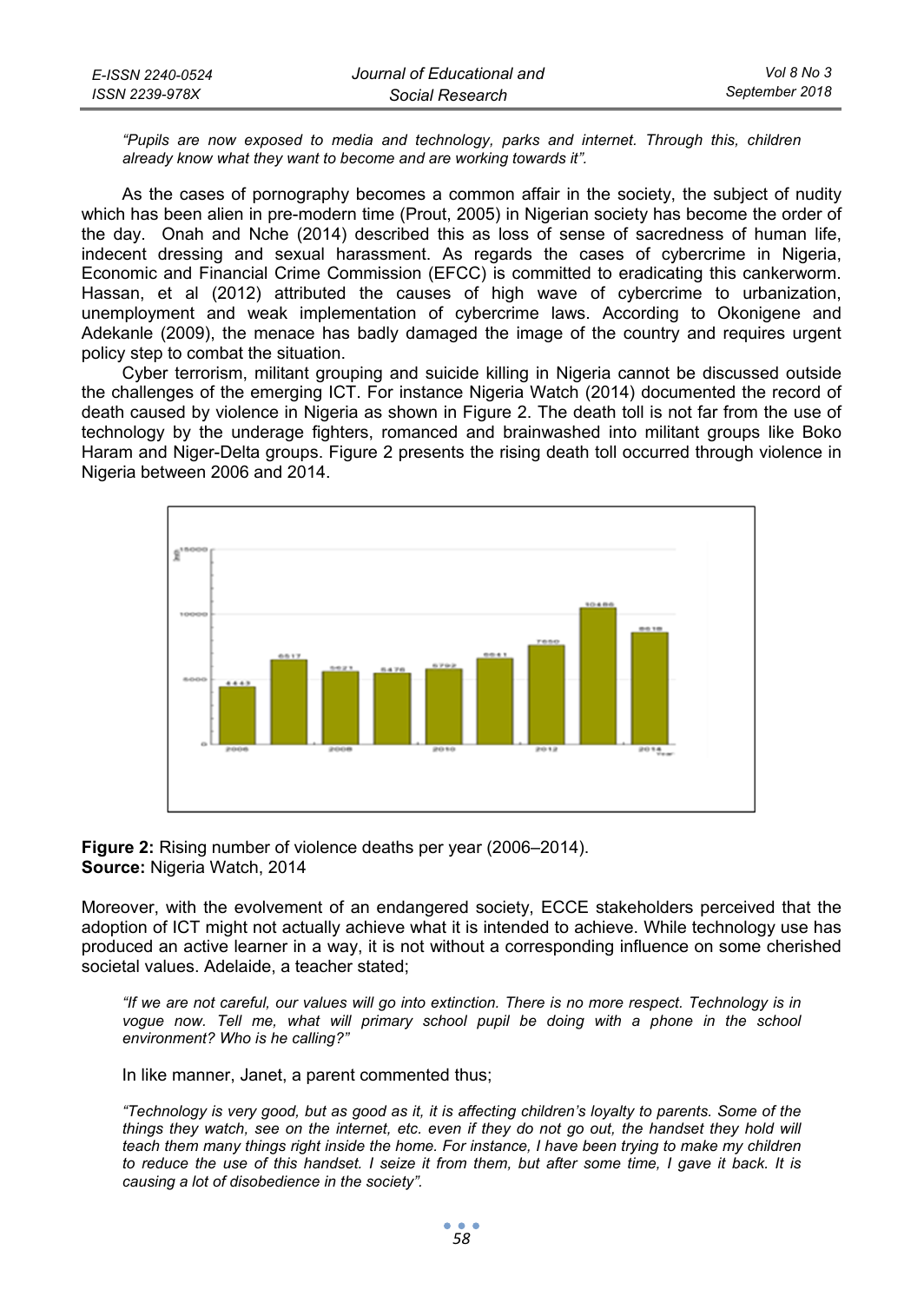| E-ISSN 2240-0524 | Journal of Educational and | Vol 8 No 3     |
|------------------|----------------------------|----------------|
| ISSN 2239-978X   | Social Research            | September 2018 |

On the other hand, teachers felt that ICT has laid undue demands on their professional roles and competence. This requires new knowledge system on its operations and workings. This seems to create tensions that are commonly associated with changes in educational system. Thus, there is the need to replace traditional teaching techniques with a more sophisticated one through the use of technology. This is a major challenge to the perception of childhood in a multi-cultural setting like Lagos state and resultant pedagogical practices in the classroom. Technology usage seems to alter the terrain of traditionally cherished values of child rearing. For instance, Sean, a teacher resonated;

*"I am just learning how to use computer because I was not taught that way. In fact, the pupils know more than I do and sometimes puts me through. Sometimes, I fidget because I am supposed to be in control"* 

This implies that technologically driven pedagogy in ECCE classes are understood within the contextual clues that are provided by teachers. It is important to note that there is now increased social awareness of the impact of ICT on cultural outlook of the society. Thus, suggesting teachers' crossroads at making pedagogical choices.

In summary, the current situation in the large scale usage of ICT and its values (internet and social medial) is summarised in Figure 3.



### **Figure 3:** The Value of ICT in Nigeria **Source:** Author

Implicit in Figure 3 are tripartite effects of ICT usage in early childhood settings in Nigeria. As earlier discussed, three outcomes are seriously unfolding in the use of ICT especially in Lagos. Specifically, these events are listed as reported in the qualitative study conducted. Unfortunately, the wave of negative scenarios in Lagos state outweighs the positive contributions to children's learning. This confirms the findings by Onah and Nche (2014) as related to United Nation's report (2015).

The first effect is the innovative and integrative thinking that ICT can add to the practice childhood learning and teaching. This is imperative given the influential role of globalised ideas and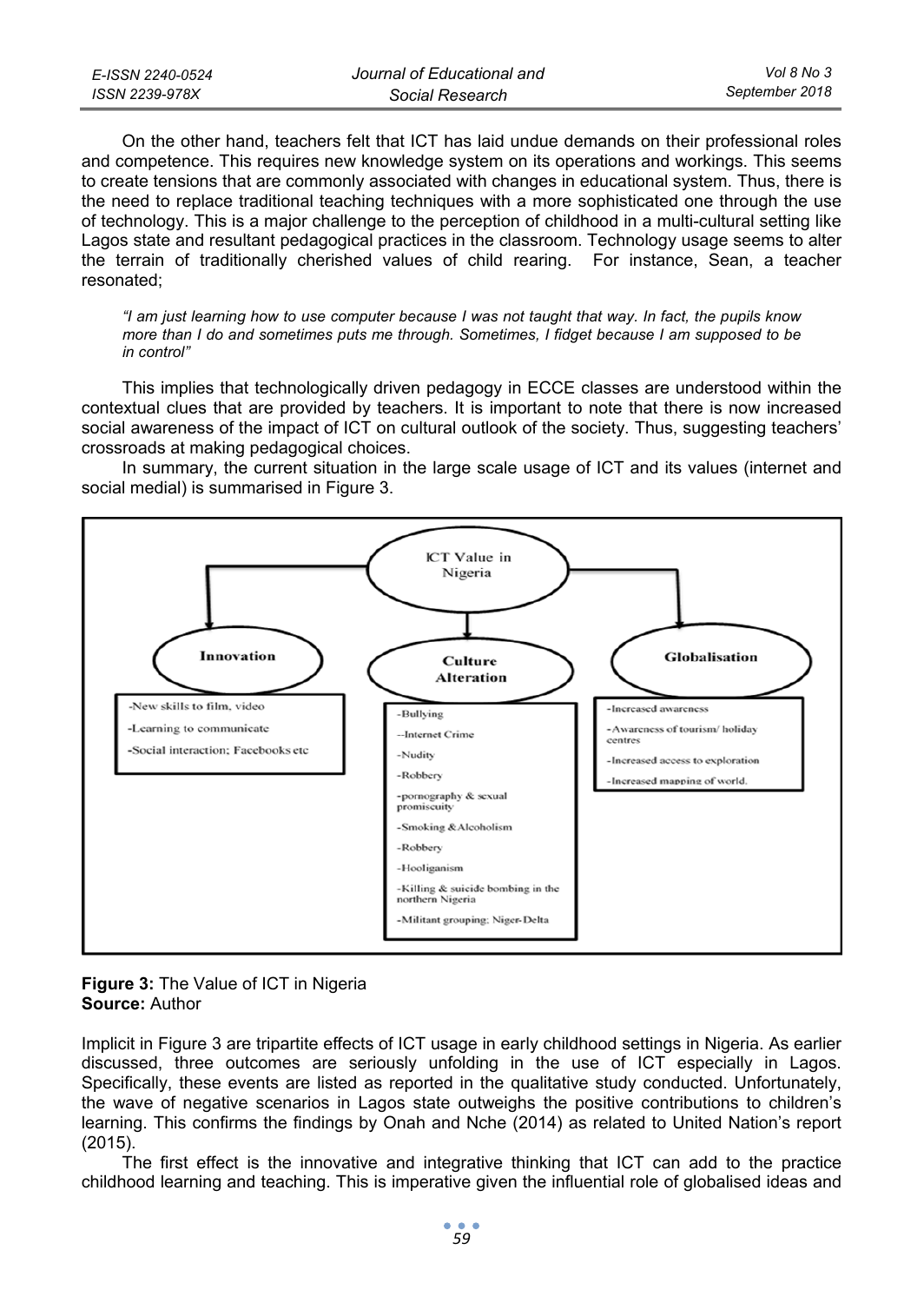| E-ISSN 2240-0524 | Journal of Educational and | Vol 8 No 3     |
|------------------|----------------------------|----------------|
| ISSN 2239-978X   | Social Research            | September 2018 |

pedagogical practices that place children and teachers on comparative advantage at international levels. However, the changing roles of teachers and children in the classroom produce a cultural tension that suggests changes in how children and teachers are looked upon in the teachinglearning process.

The resultant changes in the construction of childhood and their capabilities (James and Prout, 2013) is undoubtedly linked to a blur in childhood-youth transition. Moreover, increased internationalisation and professionalisation of teacher education through ICT puts pressure on teachers and create a generational tensions and gaps (Gbadegesin, 2018). Thus, culture alteration and global influences are vital aspect of ICT usage and outcomes for children. The foregoing findings confirmed the theoretical underpinning identified in this paper. It also confirms some of findings by Clarke (2006), Hassan, et al (2012), Onah and Nche (2014).

### **5. Recommendations**

In this qualitative study conducted through individual interviews on ECCE stakeholders in Lagos (the largest city in Sub-Sahara Africa and Nigeria with highest rate of internet usage), it is revealed that some important issues that pertain to socio-cultural dimensions of ICT usage require interventions based on the following reasons:

One, the intricacies of a sustainable future for children in the less developed or developing nations does not solely depend on ICT usage but also on important socio-cultural values in the society. This suggests that there is a need to look into how ICT can integrate societal values into its programming mechanism. Two, internationalisation of educational programme suggests that ICT becomes part of children's learning and teacher education, however, danger of negative influence can be mitigated if the use of ICT by children is properly monitored and teachers are given opportunity to critique any aspect that creates tensions.

In the light of this, urgent and pragmatic steps should be taken to address the wave of emerging vices orchestrated from the use of ICT in society especially in the developing countries of Africa.

### **References**

- Aduwa-Ogiegbaen, S. E & Iyamu, E. O. S. (2005). Using Information and Communication Technology in Secondary Schools in Nigeria: Problems and Prospects. *Educational Technology & Society,* 8 (1), 104- 112.
- Aizstrauta, D., Ginters, E., & Eroles, M. A. P. (2015). Applying theory of diffusion of innovations to evaluate technology acceptance and sustainability. *Procedia Computer Science*, 43, 69-77.
- Ala-Mutka, K., Punie, Y., & Redecker, C. (2008). Digital Competence for Lifelong Learning Policy Brief. *Technical Notes*. European Commission Joint Research Centre Institute for Prospective Technological Studies.
- Bangura, Y. (2001) "Globalization and African Development", paper delivered at a seminar on African in the New Millennium, organized by the Nordic African Institute and African Heads of Mission in Stockholm.
- Baughn, C. C, & Buchanan, M.A. (2001). Cultural protectionism. *Business Horizons*, 44(6), 5-16. United Nation Environment Programme (2001). Globalization threat to cultural, linguistic and biological diversity. *Business World.*
- Ben S, and Karima B. (1999). "Globalization and the Information Age: Role of the African Information Society. Initiative", paper presented at the African Development Forum on Globalization and the Challenges of Information Age to Africa, UNECA, Addis Ababa.
- Bolstad, R. (2004). The role and potential of ICT in early childhood education. A review of New Zealand and International literature. Prepared for Ministry of Education, Early Childhood Education, Teaching and Learning, Wellington.
- Bolstad, R. (2004). *The role and potential of ICT in early childhood education: A review of New Zealand and international literature*. Wellington: Ministry of Education.
- Bourdieu, P. (1990). *The logic of practice*. Stanford University Press.
- Bowcutt, A. A (2013). Discovering the e-relationship between babies and early e-literacy: A case study on the responses of babies aged 0-12 months to traditional texts and electronic readers. *Doctoral dissertation*, The Ohio State University, USA.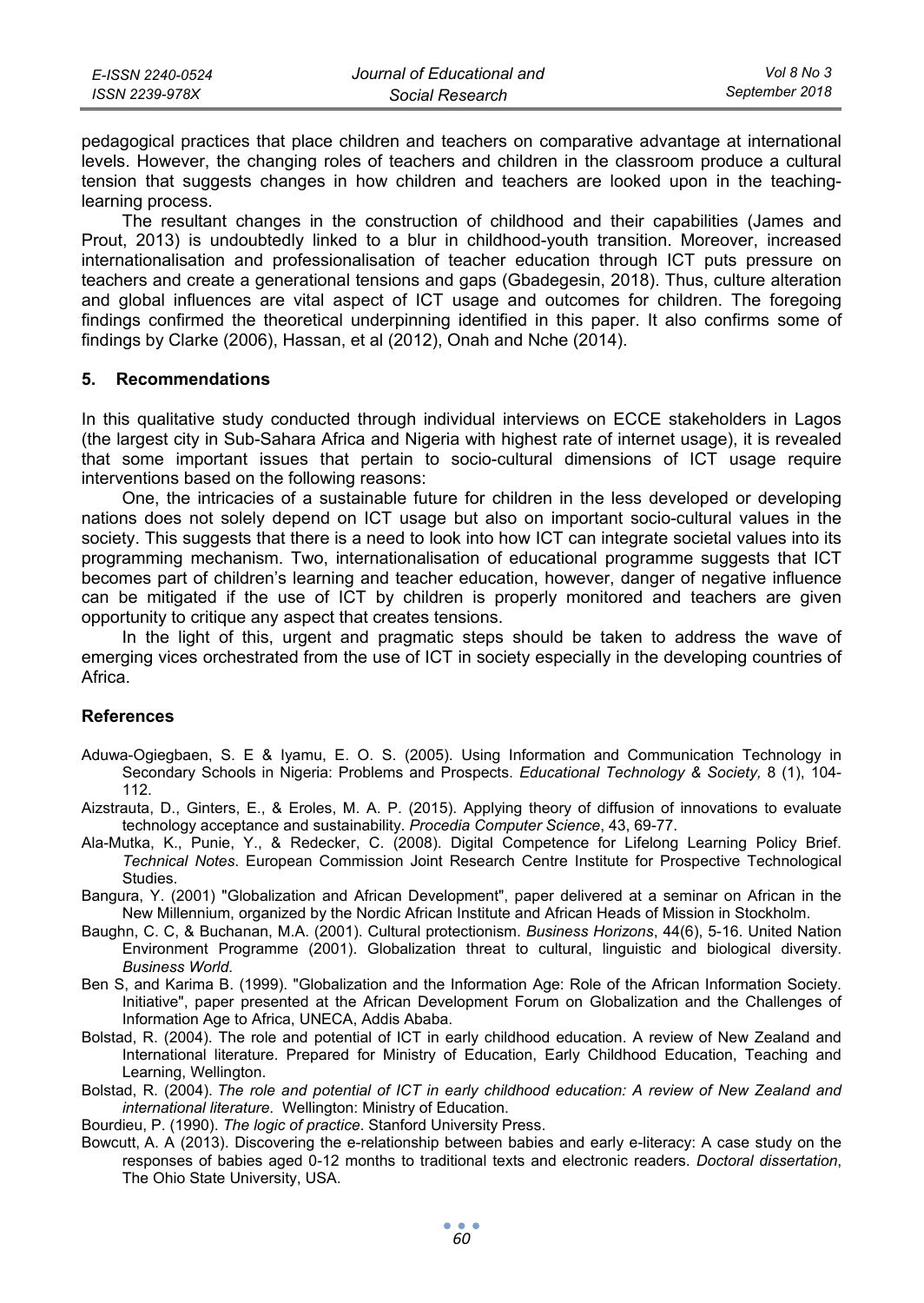| E-ISSN 2240-0524 | Journal of Educational and | Vol 8 No 3     |
|------------------|----------------------------|----------------|
| ISSN 2239-978X   | Social Research            | September 2018 |

- Clarke, A. (2006). *Young Children and ICTs current issues in the provision of ICT technologies and services for young children.* European Telecommunication Standard Institute. White Paper N0.2. European Management Service UK.
- Dahlberg, G., Moss, P. & Pence, A. (2007). *Beyond quality in early childhood education and care: Languages of evaluation*. Routledge.
- Eluwole, O.T, Udoh, N.S., Ojo, O.D. (2017). The Impact of Quality Management System in Laboratory Certification of Smartcards and Emerging Payment Technologies. In *Proceedings of the World Congress on Engineering* (Vol. 2).
- EU (2012). ICT research and innovation in a globalised world. A contribution for thinking strategically the role of international cooperation in EU ICT research and innovation. ISTAG Working Group on International Cooperation.
- Gasser, U., & Palfrey, J. (2007). Breaking Down Digital Barriers When and How ICT Interoperability Drives Innovation. Berkman Publication Series, [Online] available: http://cyber.law.harvard.edu/interop. The Berkman Center for Internet & Society, Harvard University Research Center for Information Law, University of St. Gallen.
- Greenhalgh, T., Robert, G., Macfarlane, F., Bate, P., and Kyriakidou, O. (2004). Diffusion of innovations in service organizations: systematic review and recommendations. *Milbank Quarterly*, 82(4), 581-629.
- Hargreaves, T. (2011) Practice-ing behaviour change: Applying social practice theory to pro-environmental behaviour change. *Journal of Consumer Culture*, 11(1), 79–99.
- Hartley, D. (2002). Global influences on teacher education in Scotland. *Journal of Education for Teaching: International Research and Pedagogy*, 28(3), 251-255.
- Hassan, A.B., Lass, F.D. & Makinde, J. (2012). Cybercrime in Nigeria: Causes, Effects and the Way Out. *ARPN Journal of Science and Technology,* 2(7), 626-631.
- Hennessy, S., Onguko, B., Harrison, D., Ang'ondi, E., Namalefe, S., Naseem, A., & L. Wamakote, (2010). Developing the Use of Information and Communication Technology to Enhance Teaching and Learning in East African Schools: *Review of the Literature Centre for Commonwealth Education & Aga Khan University Institute for Educational Development,* Eastern Africa Research Report No. 1.
- Holman, D., & Borgstrom, E. (2016). Applying social theory to understand health-related behaviours. *Med Humanities,* 42, 143-145.
- INCD, International network for culture diversity (2003). [Online] available: http://www.incd.net/about.html
- INCD. International network for culture diversity (2012). [Online] available: http://www.pch.gc.ca/eng/1332873737001/1332874414115. *International Journal of Business, Humanities and Technology* Vol. 4, No. 3
- Kalaš, I. (2010). Recognizing the potential of ICT in early childhood education. Analytical survey. UNESCO Institute for Information Technologies in Education, IITE/INS/AS/2010/01 Printed in the Russian Federation
- Koutroumpis, P., Leiponen, A., & Thomas, L. (1997). ICT innovation in Europe: Productivity gains, start-up growth and retention. A study prepared by Imperial College Business School
- Lamb, M. (2013) 'Your mum and dad can't teach you!': constraints on agency among rural learners of English in the developing world. *Journal of Multilingual and Multicultural Development*, 34(1), 14-29.
- Lee, J. & Macdonald, D. (2009). Rural young people and physical activity: understanding participation through social theory. *Socio –Health,* 31, 360–74.
- Mac-Ikemenjima,, D. (2005). E-Education in Nigeria: Challenges and prospects. *A Paper presented at the 8th UN ICT Task Force Meeting, Dublin, Ireland*
- Mac-Ikemenjima., D. (2003) The Integration of ICT into the School System: Our Roles. *Student Leaders IT Conference, Port Harcourt, Nigeria*.
- Morley, D. (2000). *Home Territories: Media, Mobility and Identity*. London: Routledge
- Morris, J., Marzano, M., Dandy, N., & O'Brien, L., (2012). Theories and Models of Behaviour and Behavioural Changes. Forestry, sustainable behaviours and behaviour change. *Journal of Science and Technology*, 2 (7), 626-631.
- Nigeria Watch (2014). *Nigeria Watch Fourth Report on Violence in Nigeria (2006–2014)*. Nigeria Stability and Reconciliation Programme.
- O. S. Agyeman, O. S. (2007). Survey of ICT and Education in Africa: Nigeria Country Report. [Online] available: www.infodev.org
- Okebukola, (1997). Old, new and current technology in education. *UNESCO Africa*, 14 (15), 7-18.
- Okonigene R.E. & Adekanle, B. (2010). Cybercrime in Nigeria*. Business Intelligence Journal,* 3 (1), 93-98.
- Onah N. & Nche G. C. (2014). The Moral Implication of Social Media Phenomenon in Nigeria. *Mediterranean Journal of Social Sciences*. MCSER Publishing, Rome-Italy 5(20).
- Palmer, T. (2003). Globalization and Culture: Homogeneity, Diversity, Identity, Liberty. "Campaigning for Free Trade", organised by the Liberal Institute of the Friedrich Naumann Foundation. Occasional Paper 2.Truman-Haus Karl-Marx-Str. 2 D–14482 Potsdam